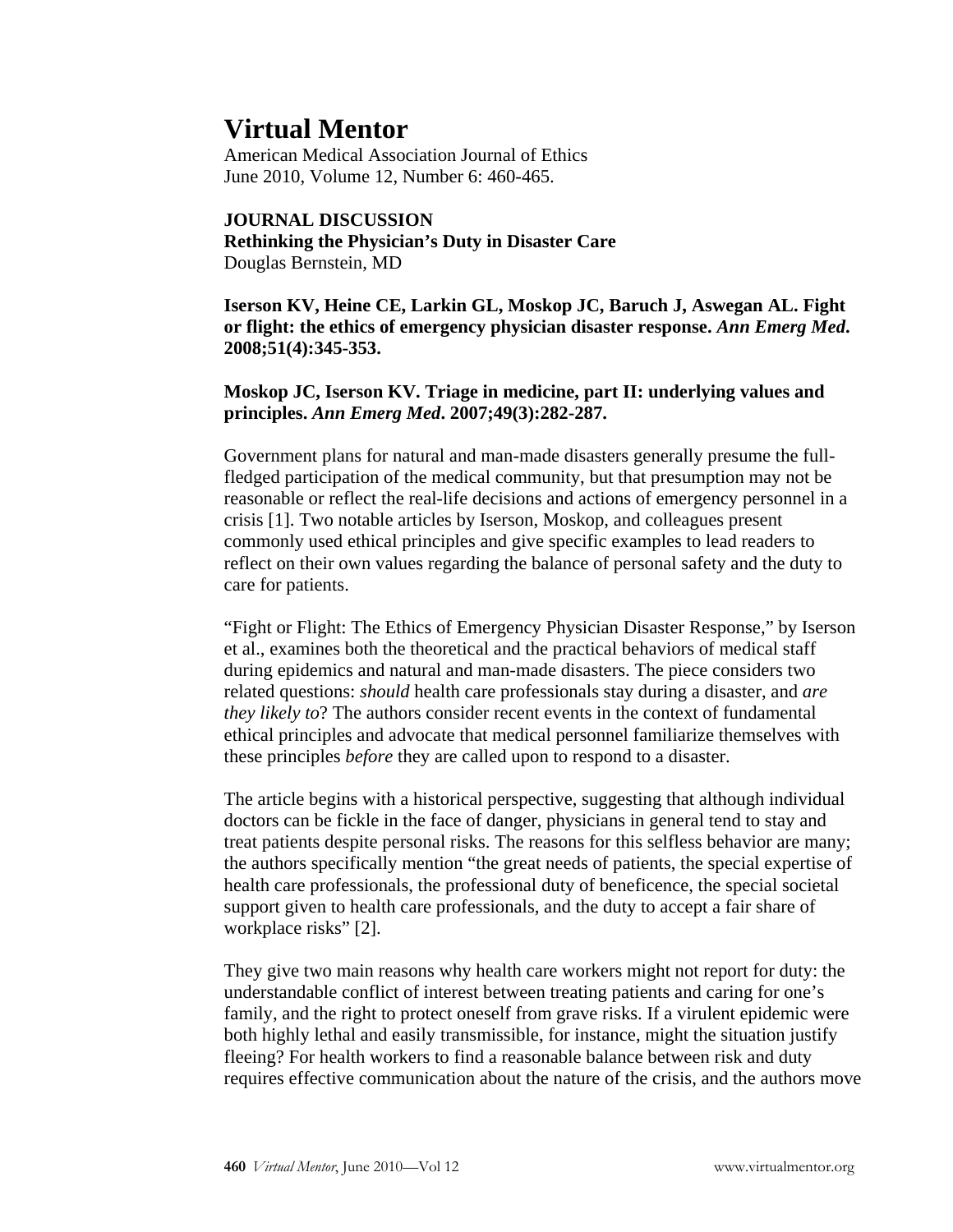beyond hypothetical premises by suggesting specific communication strategies to minimize panic and to encourage worker participation during the initial fear and confusion. In the end, of course, the decision to stay and work is deeply personal, and the authors concede that "there appears to be no uncontroversial way to establish a threshold at which risk acceptance becomes a duty" [2].

The paper neglects some justifiable reasons that health workers may avoid disaster duty. The utilitarian appeal for doctors to do the "greatest good" should be considered. An emergency physician can be expected to treat far fewer patients during the crisis (even assuming herculean efforts for a weeklong disaster) than in a normal working year, let alone an entire career. If a physician is disabled or killed in the line of duty, the loss to society—measured in terms of total patients treated may not be justified.

There is a more fundamental question here, one that is glossed over by the assumption that the doctor's goal will be to maximize his or her contribution, that needs asking: are doctors necessarily obligated to contribute at all? The assertion that "physicians may fear the shame or social ostracism that results from abandoning patients" [2] implies that a patient-doctor relationship has been established. This implication is subtle but important: are all *people* in a disaster situation automatically *patients*? The answer by necessity is no; a pre-emptive establishment of duty on behalf of a group of people cannot simply be imposed or assumed, and the duty to care must be recognized voluntarily by the physician.

Certain emergency situations preclude the physician's free choice [3]. As a hypothetical example, a lone physician on a remote island is ethically obligated to care for a patient with a true medical emergency. The obligation in this example is derived from four factors, which include the patient's *degree of need*, the physician's *proximity* to the patient, the physician's *capabilities*, and the *absence of other sources of aid* [4]. An 80-year-old retired dermatologist is not as obligated to respond to a crisis as a 35-year-old emergency medicine specialist. Similarly, a doctor in Manhattan does not have the same ethical obligation to respond to an earthquake in Haiti as to one in Brooklyn. The paper by Iserson et al. fails to explicitly identify any of these factors, which may leave readers confused about where duty begins and ends. The authors also neglect to make the distinction between current and future patients; certainly, a physician is not equally obligated to respond to a situation in which a patient is *likely* to appear as in a situation in which a patient has *already* appeared [5].

Concerns about duty are not merely theoretical. The establishment of duty features prominently in medical malpractice law. The authors assert that fear of legal repercussions are "unfounded or highly exaggerated" and that "health care professionals who are asked to assume new tasks during a disaster will not be required to demonstrate the same level of expertise as would be expected in normal circumstances" [6]. The medical and legal literature on this issue, however, do not necessarily support this conclusion. An article in *Public Health Reports* finds that in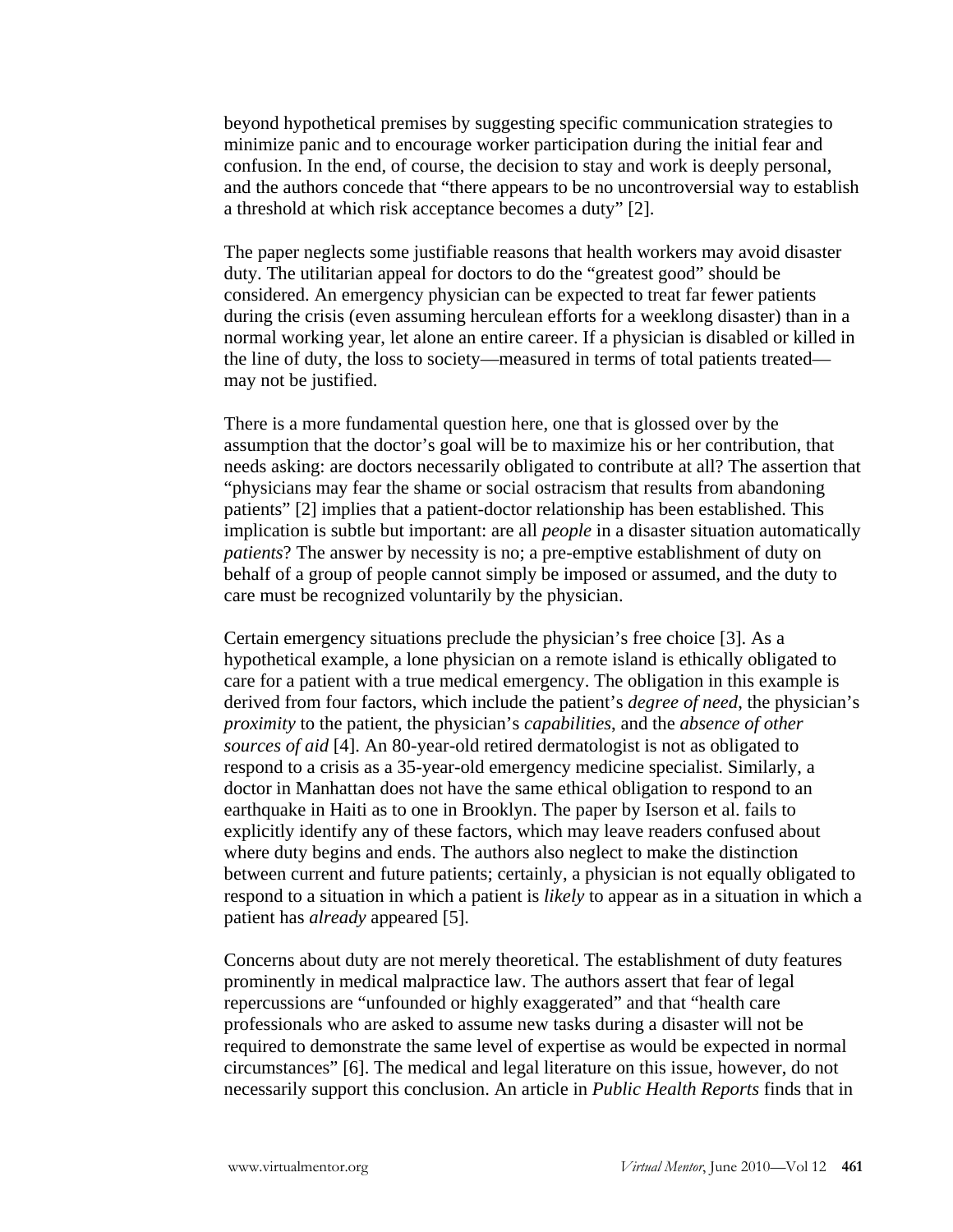"extraordinary circumstances, the provider is exposed to greater liability simply because his or her care may have to be greater as the situation demands. Understandably, before undertaking to aid a victim during a public emergency, the responder may want greater assurance of liability protection" [7]. These authors conclude that only one-third of U.S. states have enacted prospective immunity protections for emergency workers, and even those are based on Good Samaritan statutes that likely would not apply to paid physicians working in a hospital setting [7-9].

A telling example of a responder incurring liability during a disaster is the case of Dr. Anna Pou, a surgeon who stayed to treat patients during Hurricane Katrina. Unable to evacuate a group of patients too sick or large to move, Pou injected some of them with a potentially lethal combination of sedatives and painkillers, and they died. She was later charged with four counts of second-degree murder, and, though a grand jury did not indict her, Dr. Pou is still battling multiple wrongful death civil suits for her actions [10]. Although legal concerns in emergency situation may be exaggerated, having reached the point at which a doctor responding during an epic natural disaster can be tried for *murder*, such concerns are certainly reasonable and should be considered an element of the "risk equation" for emergency responders.

Another case from Hurricane Katrina highlights the complex moral considerations of patient care during disasters. Althea LaCoste was a 73-year-old woman dependent on a mechanical ventilator at the time of the hurricane. When the hospital's back-up electricity failed, nurses manually ventilated her for 15 hours, in sweltering darkness, before she succumbed to her multiple illnesses. Her family subsequently sued the hospital for negligence. Though the hospital's lawyer argued that in the LaCoste family's "moment of most desperate need, we did not turn our backs on them when the hurricane had them and us in its sights," the case was settled for an undisclosed sum of money [11, 12].

While this case raises the question of how much care for the individual patient is *enough* (to avoid liability or to fulfill one's putative duty), it also informs the opposite—public health—perspective: should Ms. LaCoste have received *less* care? During those initial 15 hours, how else could that precious resource—nursing expertise—have been utilized? What if the nurses' attention to other more salvageable patients had saved a life? What about ten other lives? And more fundamentally, what is the moral significance of even asking such questions?

Such thorny issues are the topic of another article by Dr. Iserson and John Moskop, titled "Triage in Medicine, Part II: Underlying Values and Principles" [13]. The authors analyze various justifications for triage systems through the lens of distributive justice, a philosophical concept that addresses the fair allocation of benefits and burdens within society. Various ethical principles are examined, each of which validates triage systems from a different perspective. The issues that arise about the moral consequence of triage are powerful, even disturbing. Readers may begin to question how the Hippocratic Oath changes in the setting of scarce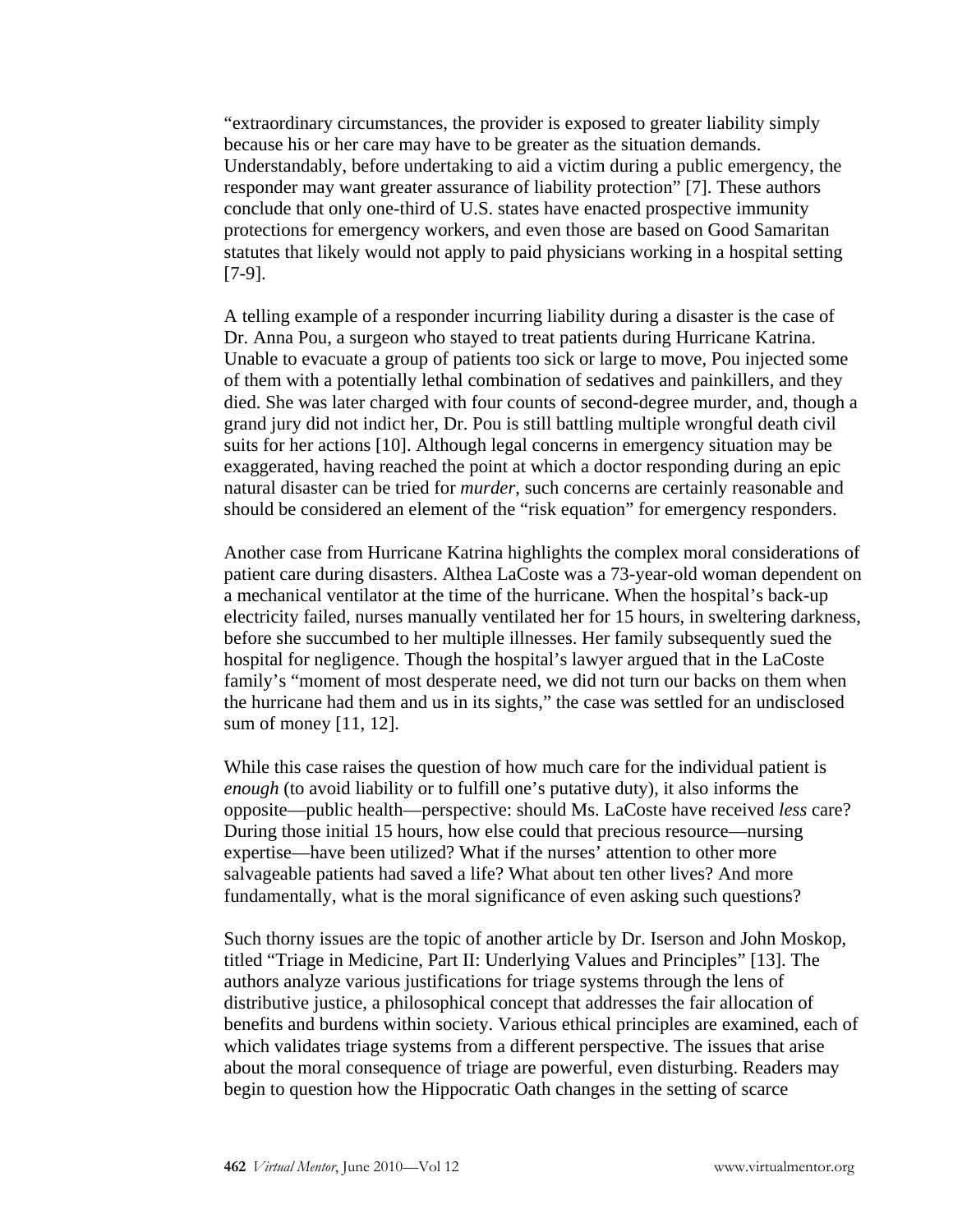resources, and how health workers can honor and respect patients while withholding treatment from them.

*Utility* is one of the fundamental principles of distributive justice. Often summarized as the "greatest good for the most people," it emphasizes the *net* effect on a population. According to this principle, it is acceptable that medical resources be deliberately withheld from some patients (risking a bad outcome for these individuals) if the overall net benefit to society (the number of other lives that can be saved with those resources) is greater. This principle is central to many disaster triage plans. Because utilitarianism directs that the outcomes for future patients be considered, an interesting (and controversial) consequence of this principle is the idea that, during a disaster response, emergency health workers and government officials may receive priority treatment, since they theoretically act as "multipliers" of societal benefit during and after the crisis [14].

In direct contrast, the principle of *equal chances* begins with the belief that every human life is equally valuable. The logical triage system that arises from this principle is first-come, first-serve, and does not assign priority to patients based on severity of injury, likelihood of survival, projected resource use, or the patient's possible future value and utility. A triage system based on the principle of equal chances is more "fair" to any given individual, but such a system can be expected to save fewer overall numbers of patients, and is not commonly found in modern disaster triage plans such as the widely-known Simple Triage And Rapid Treatment (START) protocol [15]. Finally, the article calls upon implicit and explicit social values to identify a variety of traits that define an effective triage officer, including decisiveness, knowledge about anticipated casualties, and creative problem-solving ability [16].

Of course, such traits are meaningless if health workers, who will be among those at highest risk during a mass disaster, do not show up to treat the wounded. Reading these two articles in tandem can empower emergency personnel with the ethical and social insights to make an informed assessment of their personal values. Because choosing to respond is deeply personal, and influenced by internal and external factors, such insights will be invaluable when future events force the decision: will I flee, or will I fight?

#### **References**

- 1. Inglesby TV, Grossman R, O'Toole T. A plague on your city: observations from TOPOFF. *Clin Infect Dis*. 2001;32(3):436-445.
- 2. Iserson KV, Heine CE, Larkin GL, Moskop JC, Baruch J, Aswegan AL. Fight or flight: the ethics of emergency physician disaster response. *Ann Emerg Med*. 2008;51(4):345-353.
- 3. American Medical Association. Opinion 9.067 Physician Obligation in Disaster Preparedness and Response. *Code of Medical Ethics*. Chicago, IL: American Medical Association; 2008-2009. http://www.amaassn.org/ama/pub/physician-resources/medical-ethics/code-medical-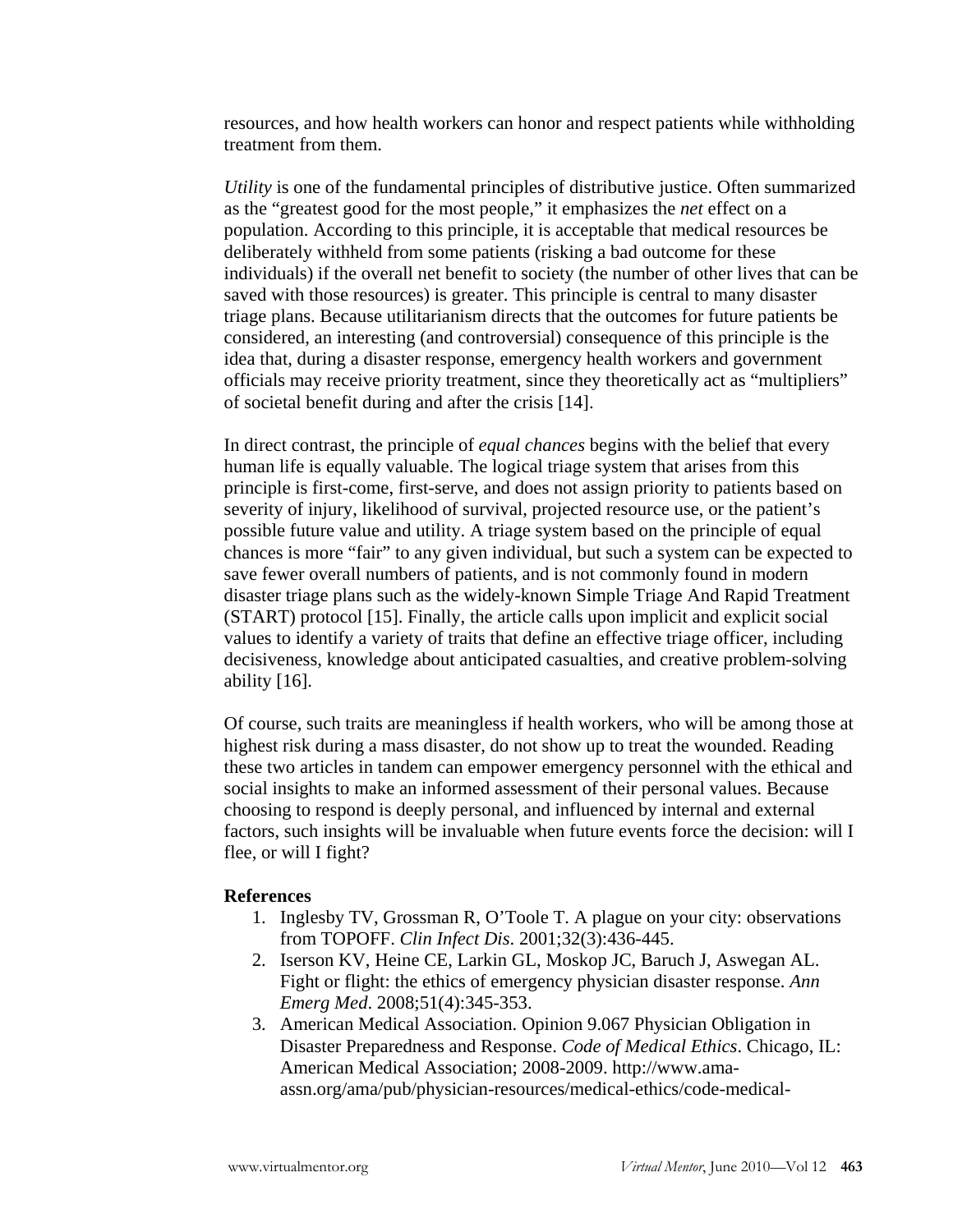ethics/opinion9067.shtml. Accessed May 18, 2010.

- 4. American Medical Association Council on Ethical and Judicial Affairs. Physician obligation in disaster preparedness and response. http://www.amaassn.org/ama1/pub/upload/mm/code-medical-ethics/9067a.pdf. Accessed May 18, 2010.
- 5. Torda A. How far does a doctor's 'duty of care' go? *Intern Med J*. 2005;35(5):295-296.
- 6. Sokol DK. Virulent epidemics and scope of healthcare workers' duty of care. *Emerg Infect Dis*. 2006;12(8):1238-1241.
- 7. Rosenbaum S, Harty MB, Sheer J. State laws extending comprehensive legal liability protections for professional health-care volunteers during public health emergencies. *Public Health Rep*. 2008;123(2):238-241.
- 8. Immunity to Persons Giving First Aid from Damage Claim. Idaho Code §5- 330(2006). http://www.legislature.idaho.gov/idstat/Title5/T5CH3SECT5- 330.htm. Accessed May 18, 2010.
- 9. National Conference of Commissioners on Uniform State Laws. Uniform Emergency Volunteer Health Practitioners Act. http://www.uevhpa.org. Accessed May 17, 2010.
- 10. Fink S. The deadly choices at Memorial. *New York Times Magazine*. August 5, 2009. http://www.nytimes.com/2009/08/30/magazine/30doctors.html. Accessed May 17, 2010.
- 11. Kunzelman M. Trial opens in Katrina hospital death case. *Bioscience Technology*. January 12, 2010. http://www.biosciencetechnology.com/News/FeedsAP/2010/01/trial-opensin-katrina-hospital-death-case. Accessed May 17, 2010.
- 12. Barrow B. Pendleton Memorial Methodist Hospital settlement leaves disaster-planning issues unresolved. *Times-Picayune*. January 26, 2010. http://www.nola.com/hurricane/index.ssf/2010/01/pendleton\_memorial\_meth odist\_h\_3.html. Accessed May 17, 2010.
- 13. Moskop JC, Iserson KV. Triage in medicine, part II: underlying values and principles. *Ann Emerg Med*. 2007;49(3):282-287.
- 14. Iserson KV, Pesik N. Ethical resource distribution after biological, chemical, or radiological terrorism. *Cambridge Q Healthc Ethics*. 2003;12(4):455-465.
- 15. Super G. *START: A Triage Training Module*. Newport Beach, CA: Hoag Memorial Hospital Presbyterian; 1984.
- 16. Burkle FM, Sanner PH, Wolcott BW. *Disaster Medicine: Application for the Immediate Management and Triage of Civilian and Military Disaster Victims*. New Hyde Park, NY: Medical Examination Publishing Company; 1984.

Douglas Bernstein, MD, is a first-year resident in emergency medicine at the Yale-New Haven Hospital. He received his medical degree from the Johns Hopkins University School of Medicine and additional training in logistical planning and personnel safety for humanitarian aid missions at the Johns Hopkins Bloomberg School of Public Health. Dr. Bernstein completed an internship in general surgery at Duke University Medical Center before assuming his current residency position at